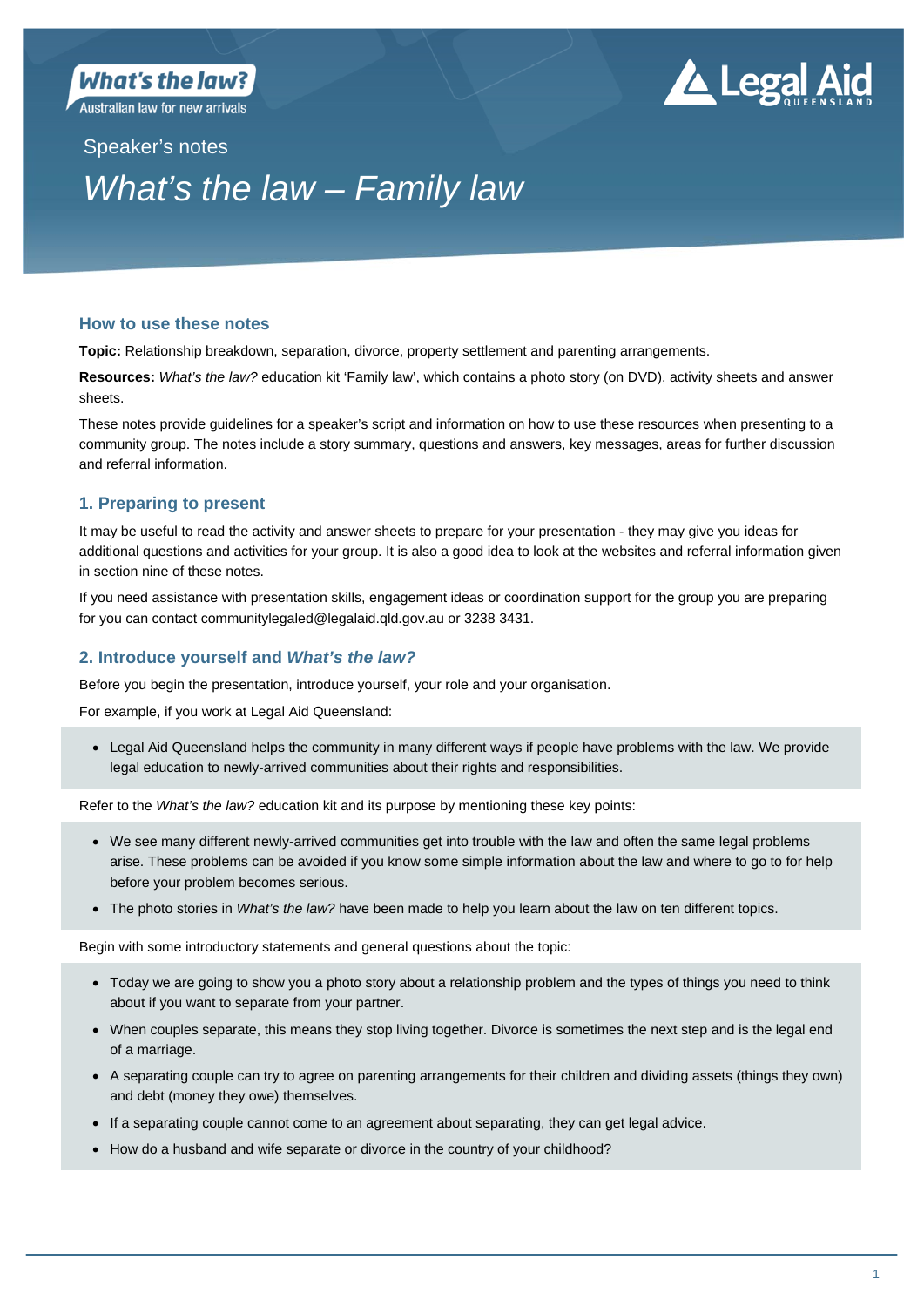# **3. Summarise the photo story**

- This story is about Yohani and Maria's relationship problems.
- Yohani and Maria are both unhappy with their relationship for different reasons. They fight often.
- Maria gets advice from family and friends who tell her family law is different in Australia from the country of her childhood. In Australia her husband does not need to agree to a divorce.
- Maria and Yohani see separate lawyers and then participate in mediation to come to an agreement about parenting arrangements for their children.

# **4. Ask questions**

To strengthen engagement with the photo story and develop the group's legal literacy, ask the following questions before showing the story. This will encourage the group to watch actively and think about key messages.

While you are watching the story, think about the next four questions:

- **1) Do you need permission from anyone to separate or divorce?**
- **2) Who gets to make the decisions about dividing property and parenting?**
- **3) How can Maria and Yohani come to an agreement?**
- **4) What happens if Maria and Yohani can't agree?**

# **5. Show the photo story**



# **6. Answer the questions**

Ask the same key questions after you show the story and allow for discussion to tease out the right answers.

#### **Do you need permission from anyone to separate or divorce?**

- Both men and women in Australia can separate or divorce without their partner's permission.
- You do not need your family's permission or the government's permission to separate and you do not need to fill out any forms. You just need to tell your husband or wife of your intention to separate. You do need to fill out forms when you end a marriage legally with a divorce.
- In Australia, you can apply for a divorce 12 months after separating from your husband or wife.

#### **Who gets to make the decisions about dividing property and parenting?**

- Both Maria and Yohani can contribute to the discussion about parenting and dividing property fairly.
- The law will not favour the husband's views over the wife's the decision-making is equal in Australia.

#### **How can Maria and Yohani come to an agreement?**

- The law says that it is best if separating couples try to agree before going to court.
- They can get help from a lawyer or family dispute resolution centre or they can participate in mediation. Mediation is what we have seen Yohani and Maria do. The mediator is an independent person who can help resolve a dispute between two people. They do not favour either side. They help the two people come to an agreement.

#### **What happens if Maria and Yohani can't agree?**

- If Maria and Yohani still can't decide on how to separate assets and debt and agree on the best parenting arrangements for the children, a court can make these decisions.
- A court can make orders about the fair division of assets and about parenting arrangements.
- You should get legal advice if your legal issue goes to court.